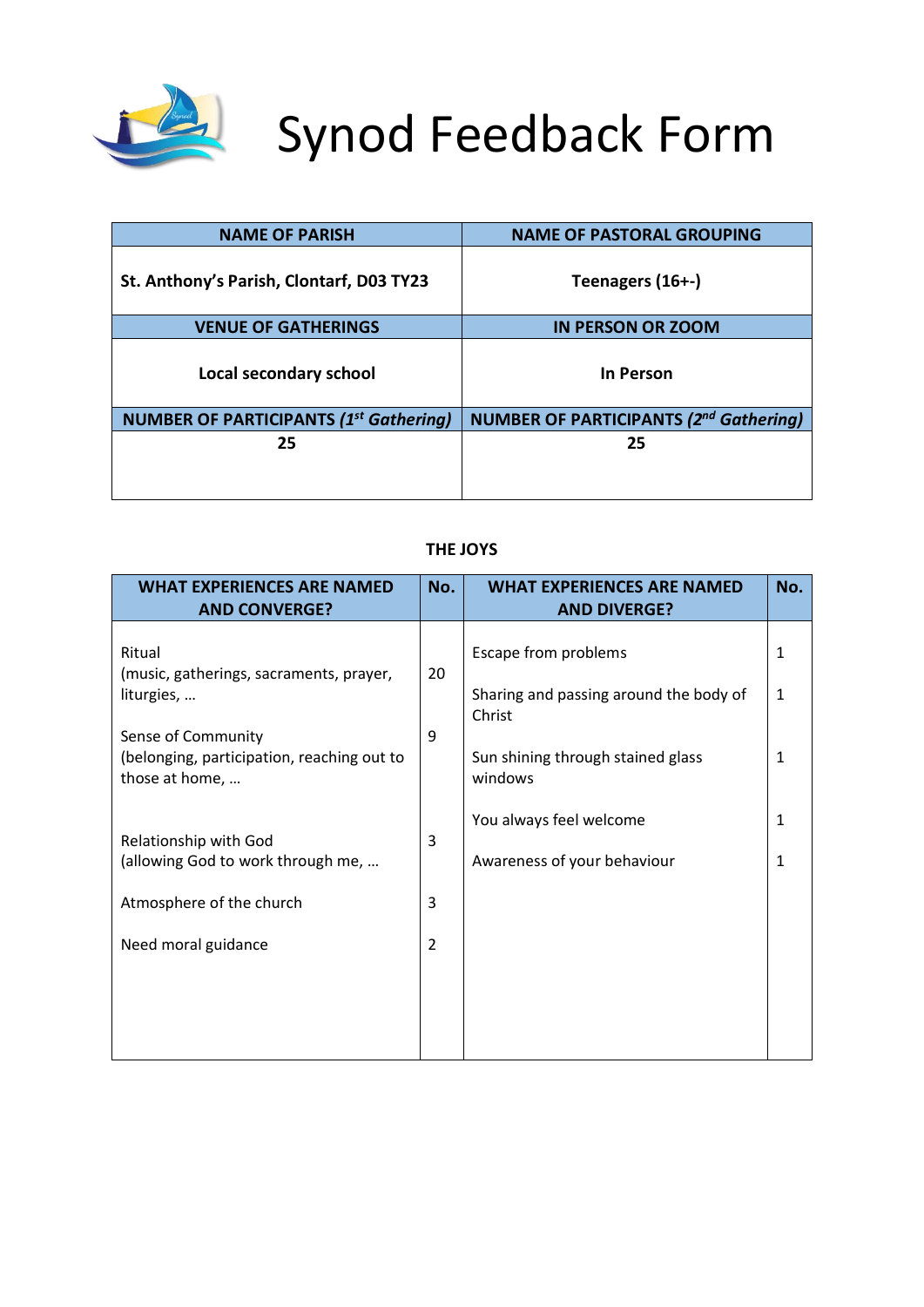## **THE SORROWS**

| <b>WHAT EXPERIENCES ARE NAMED</b><br><b>AND CONVERGE?</b>                                 | No.                     | <b>WHAT EXPERIENCES ARE NAMED</b><br><b>AND DIVERGE?</b>      | No.          |
|-------------------------------------------------------------------------------------------|-------------------------|---------------------------------------------------------------|--------------|
|                                                                                           |                         |                                                               |              |
| Remembrance Masses/funerals                                                               | 17                      | Negative attitudes mean it's not cool to<br>be religious      | $\mathbf{1}$ |
| Tradition of religion being forced on you                                                 | $\overline{\mathbf{4}}$ | Hypocrisy                                                     | $\mathbf{1}$ |
| Abuse Scandals, mother and baby homes<br>(erosion of trust, sad history of the<br>church, | 6                       | Inflexibility of the church to read the<br>signs of the times | $\mathbf{1}$ |
| Lack of Inclusivity (not open)                                                            |                         | Church not living the Gospel                                  | $\mathbf{1}$ |
| (LGBTQI+, minorities,                                                                     | 5                       | Sad Bible stories                                             | $\mathbf{1}$ |
| Slow to change<br>(narrow minded thinking, inflexible,                                    | 4                       | Connection with loss and grief                                | $\mathbf{1}$ |
| Using Bible to justify actions<br>(in relation to LGBTQ+ and abortion,                    | 3                       |                                                               |              |
| Role of women in the church<br>(acolytes, deacons, priests, treated as<br>subservient,    | $\overline{2}$          |                                                               |              |
|                                                                                           |                         |                                                               |              |
|                                                                                           |                         |                                                               |              |
|                                                                                           |                         |                                                               |              |
|                                                                                           |                         |                                                               |              |
|                                                                                           |                         |                                                               |              |
|                                                                                           |                         |                                                               |              |
|                                                                                           |                         |                                                               |              |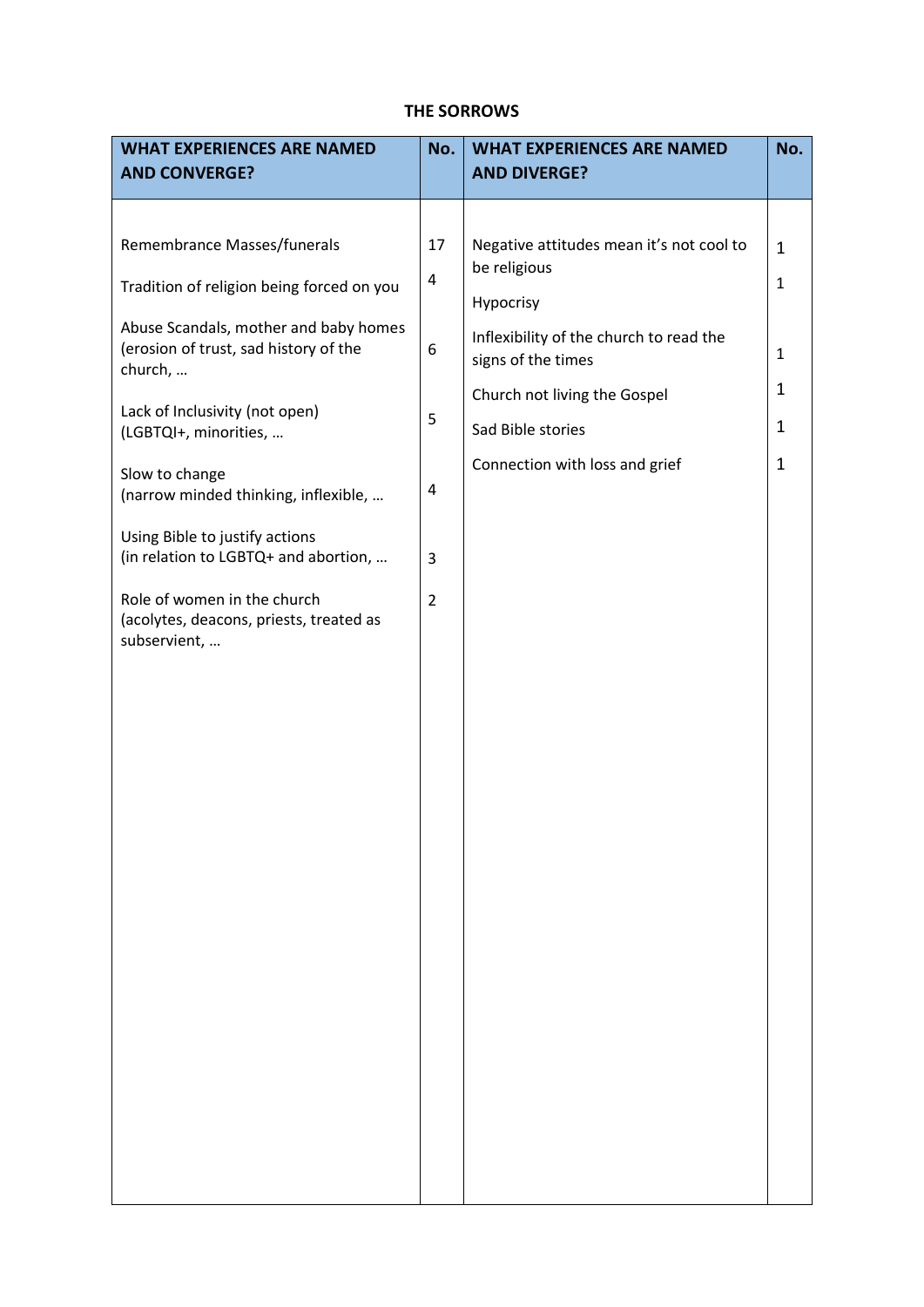## **THE HOPES**

| <b>WHAT EXPERIENCES ARE NAMED</b><br><b>AND CONVERGE?</b>                                       | No.            | <b>WHAT EXPERIENCES ARE NAMED</b><br><b>AND DIVERGE?</b> | No. |
|-------------------------------------------------------------------------------------------------|----------------|----------------------------------------------------------|-----|
| Weddings (ceremonies)                                                                           | 6              |                                                          |     |
| Prayer                                                                                          | 5              |                                                          |     |
| Charity (looking after the marginalised)                                                        | 5              |                                                          |     |
| Forgiveness of sins                                                                             | $\pmb{4}$      |                                                          |     |
| Heaven (hope that heaven exists)                                                                | $\pmb{4}$      |                                                          |     |
| Lighting candles                                                                                | $\overline{2}$ |                                                          |     |
| Commemoration of the dead<br>(the belief no one will be forgotten, your<br>memory will live on, | $\overline{2}$ |                                                          |     |
|                                                                                                 |                |                                                          |     |
|                                                                                                 |                |                                                          |     |
|                                                                                                 |                |                                                          |     |
|                                                                                                 |                |                                                          |     |
|                                                                                                 |                |                                                          |     |
|                                                                                                 |                |                                                          |     |
|                                                                                                 |                |                                                          |     |
|                                                                                                 |                |                                                          |     |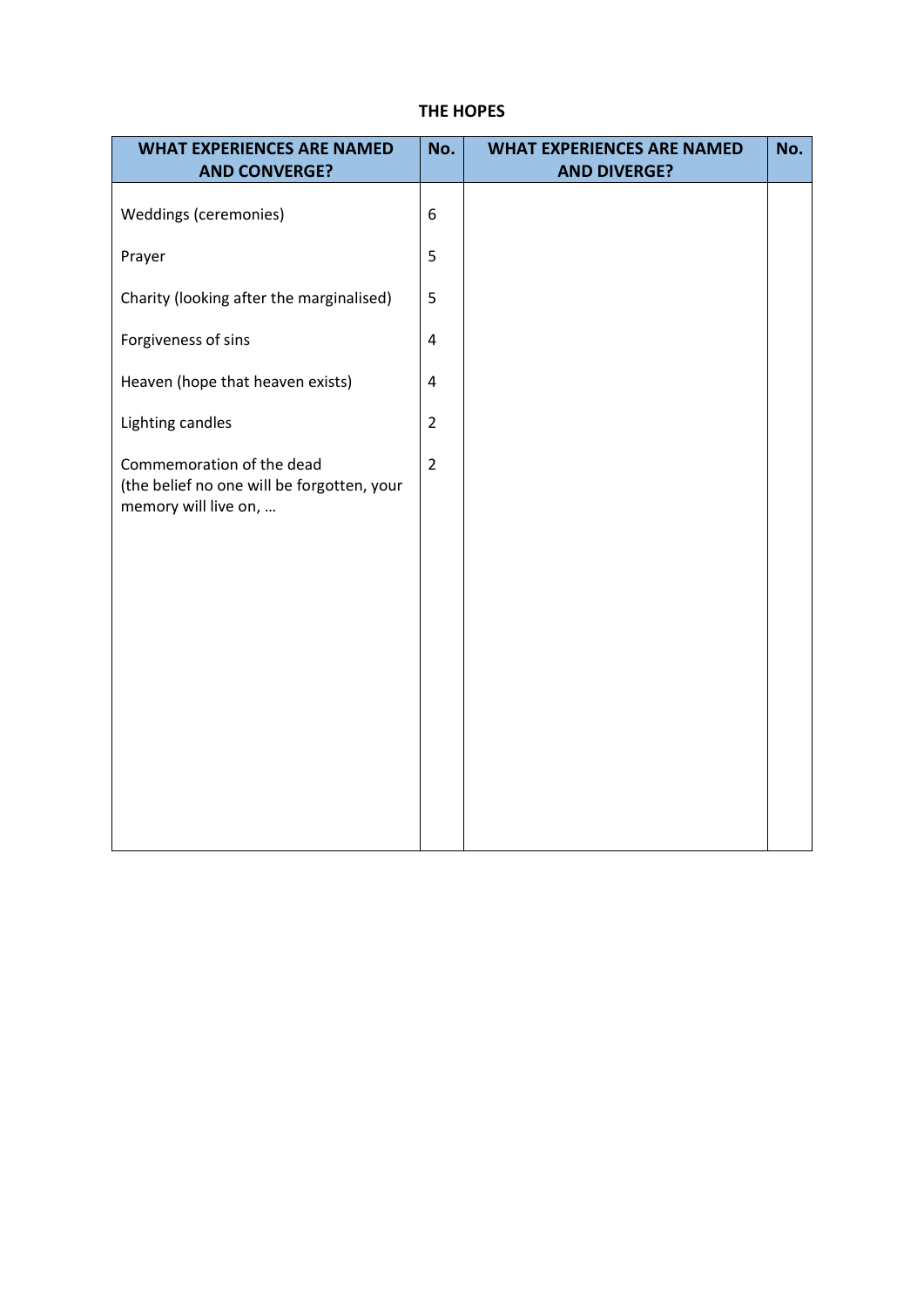## **THE FEARS**

| <b>WHAT EXPERIENCES ARE NAMED</b><br><b>AND CONVERGE?</b>                                                   | No.                 | <b>WHAT EXPERIENCES ARE NAMED</b><br><b>AND DIVERGE?</b>                                                                 | No.                                          |
|-------------------------------------------------------------------------------------------------------------|---------------------|--------------------------------------------------------------------------------------------------------------------------|----------------------------------------------|
| Judgementalism<br>Funerals/death                                                                            | 5<br>$\overline{4}$ | No proper punishment for crime of<br>abuse<br>Homophobia                                                                 | 1                                            |
| Crime/abuse continues                                                                                       | $\overline{4}$      | Church will become irrelevant                                                                                            | $\mathbf{1}$<br>$\mathbf{1}$                 |
| Tradition continues to force children to<br>be part of a religious group, brainwashing<br>of young children | 3                   | People will not have religion in their lives<br>Men in charge and no women<br>Use of religious belief /Bible for bigoted | $\mathbf{1}$<br>$\mathbf{1}$<br>$\mathbf{1}$ |
| Reduction in church services                                                                                | $\overline{2}$      | and hateful behaviour<br>Hell                                                                                            | $\mathbf{1}$                                 |
| Excommunication                                                                                             | $\overline{2}$      | Fear of receiving bread in the wrong<br>hand<br>Being preached at                                                        | $\mathbf{1}$<br>1                            |
| Continued exclusion of certain minorities                                                                   | $\overline{2}$      | People being alone<br>Fear of history repeating itself                                                                   | $\mathbf{1}$<br>1                            |
| Fear of the control of the church and its<br>influence                                                      | $\overline{2}$      | Discrimination<br>Focus teaching on the wrong things not                                                                 | $\mathbf{1}$                                 |
|                                                                                                             |                     | focusing on love and right to make your<br>own choices                                                                   | $\mathbf{1}$                                 |
|                                                                                                             |                     |                                                                                                                          |                                              |
|                                                                                                             |                     |                                                                                                                          |                                              |
|                                                                                                             |                     |                                                                                                                          |                                              |
|                                                                                                             |                     |                                                                                                                          |                                              |
|                                                                                                             |                     |                                                                                                                          |                                              |
|                                                                                                             |                     |                                                                                                                          |                                              |